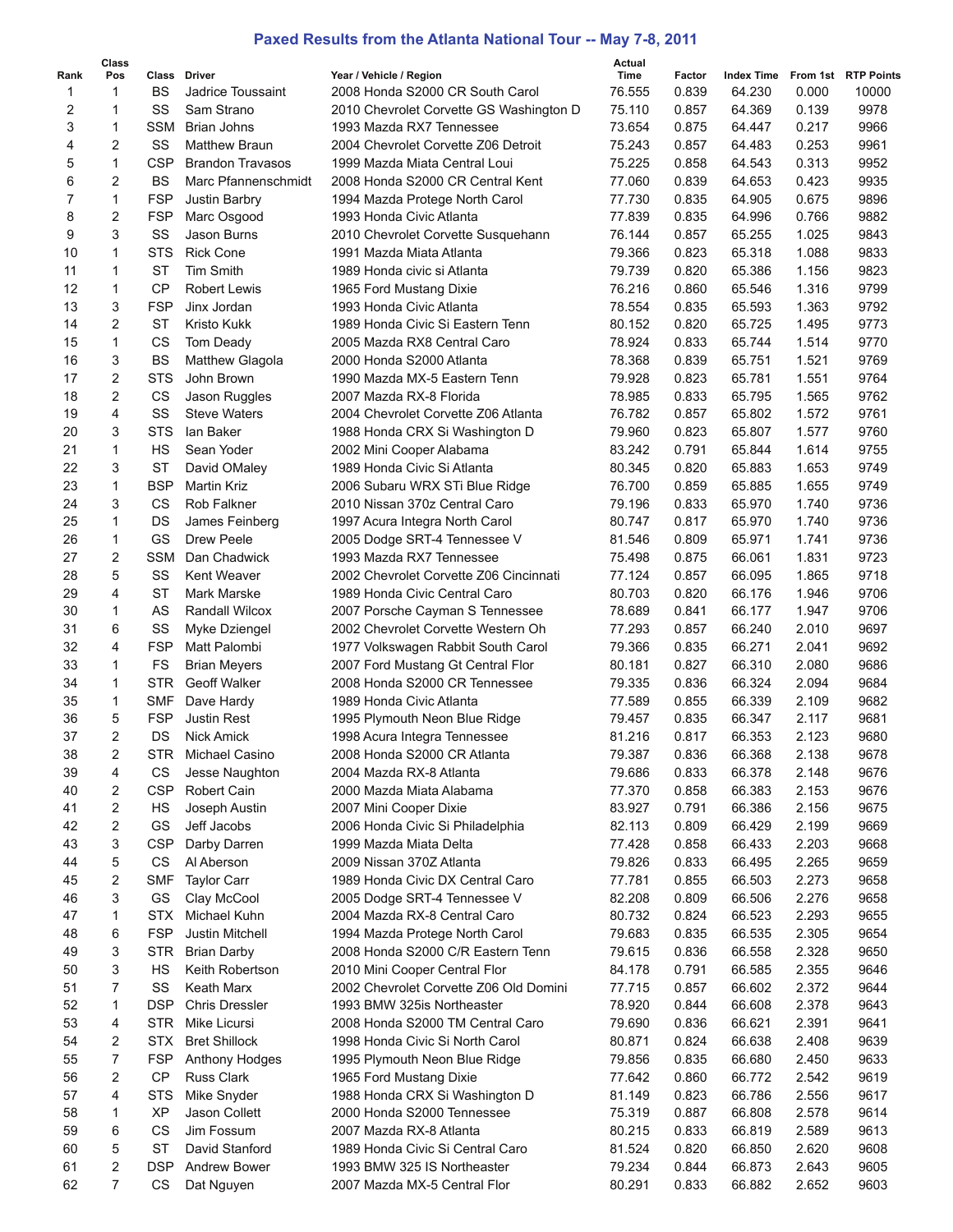| 63  | 1              | ES         | Shawn Gebbia            | 1995 Mazda Miata Eastern Tenn          | 81.078 | 0.825 | 66.889 | 2.659 | 9602 |
|-----|----------------|------------|-------------------------|----------------------------------------|--------|-------|--------|-------|------|
| 64  | 5              | <b>STS</b> | Justin Harbour          | 1991 Mazda Miata Central Kent          | 81.303 | 0.823 | 66.912 | 2.682 | 9599 |
| 65  | 4              | GS         | Jack Burns              | 2011 Volkswagen GTI Northwester        | 82.726 | 0.809 | 66.925 | 2.695 | 9597 |
| 66  | 8              | <b>FSP</b> | Geoffrey Zimmer         | 1977 Volkswagen Rabbit South Carol     | 80.151 | 0.835 | 66.926 | 2.696 | 9597 |
| 67  | 3              | <b>DSP</b> | <b>Andrew Buck</b>      | 1996 Nissan 200SX Se-R Central Kent    | 79.393 | 0.844 | 67.008 | 2.778 | 9585 |
| 68  | 1              | <b>SM</b>  | David Wampler           | 2006 Subaru STI Blue Ridge             | 77.120 | 0.869 | 67.017 | 2.787 | 9584 |
| 69  | 1              | <b>DM</b>  | <b>Thomas Austin</b>    | 1960 Austin Mini Dixie                 | 74.055 | 0.905 | 67.020 | 2.790 | 9584 |
| 70  | 8              | SS         | David Carroll           | 2004 Chevrolet Corvette Z0 Atlanta     | 78.218 | 0.857 | 67.033 | 2.803 | 9582 |
| 71  | 4              | <b>DSP</b> | Thomas New              | 2007 Mazda MazdaSpeed3 Central Caro    | 79.438 | 0.844 | 67.046 | 2.816 | 9580 |
| 72  |                |            |                         |                                        |        |       |        | 2.860 |      |
|     | 5              | <b>STR</b> | Mays Mark               | 2006 Mazda MX5 Central Kent            | 80.251 | 0.836 | 67.090 |       | 9574 |
| 73  | 1              | <b>ESP</b> | Will Smith              | 1999 Chevrolet Camaro Z/2 Chattanooga  | 79.311 | 0.846 | 67.097 | 2.867 | 9573 |
| 74  | 4              | HS         | <b>Todd Freeman</b>     | 2007 Mini Cooper Land O Lak            | 84.903 | 0.791 | 67.158 | 2.928 | 9564 |
| 75  | 9              | <b>FSP</b> | J. Brett Howell         | 1992 Honda Civic Atlanta               | 80.465 | 0.835 | 67.188 | 2.958 | 9560 |
| 76  | 6              | <b>ST</b>  | <b>Tobias Hunt</b>      | 1989 Honda Civic Si Atlanta            | 81.956 | 0.820 | 67.204 | 2.974 | 9557 |
| 77  | 9              | SS         | Steve Burger            | 2001 Chevrolet Corvette Central Flor   | 78.426 | 0.857 | 67.211 | 2.981 | 9556 |
| 78  | 2              | ES         | <b>Mark Pilson</b>      | 1995 Mazda Miata                       | 81.488 | 0.825 | 67.228 | 2.998 | 9554 |
| 79  | $\mathbf{1}$   |            | STSL Laura Harbour      | 1991 Mazda Miata Central Kent          | 81.738 | 0.823 | 67.270 | 3.040 | 9548 |
| 80  | $\overline{7}$ | <b>ST</b>  | Chris Haydu             | 1991 Honda Civic Si Northeaster        | 82.065 | 0.820 | 67.293 | 3.063 | 9545 |
| 81  | 4              | <b>CSP</b> | Tom Shuman              | 1990 Mazda Miata Atlanta               | 78.469 | 0.858 | 67.326 | 3.096 | 9540 |
| 82  | 6              | <b>STR</b> | <b>Mark Davis</b>       | 2006 Honda S2000 Atlanta               | 80.549 | 0.836 | 67.339 | 3.109 | 9538 |
| 83  | 8              | <b>ST</b>  | <b>Brian Bell</b>       | 1989 Honda Civic Si Atlanta            | 82.195 | 0.820 | 67.400 | 3.170 | 9530 |
| 84  | 8              | CS         | Scott Hoffman           | 2004 Mazda RX-8 Washington D           | 80.967 | 0.833 | 67.446 | 3.216 | 9523 |
| 85  | 4              | BS         | Joel Fehrman            | 2000 Honda S2000 Atlanta               | 80.409 | 0.839 | 67.463 | 3.233 | 9521 |
| 86  | 5              | <b>BS</b>  | <b>Steve Kahre</b>      | 2006 Honda S2000 Washington D          | 80.416 | 0.839 | 67.469 | 3.239 | 9520 |
| 87  | $\mathbf{1}$   |            | FSPL Ginette Jordan     | 1993 Honda Civic New Engla             | 80.870 | 0.835 | 67.526 | 3.296 | 9512 |
| 88  | 9              | <b>ST</b>  | Adam Koback             | 1991 Honda Civic Si Northeaster        | 82.351 | 0.820 | 67.528 | 3.298 | 9512 |
| 89  | 5              | <b>CSP</b> | John Waight             | 1992 Mazda Miata Alabama               | 78.737 | 0.858 | 67.556 | 3.326 | 9508 |
| 90  | 1              | STU        | <b>Steven Rankins</b>   | 1999 Subaru Impreza Central Caro       | 80.661 | 0.838 | 67.594 | 3.364 | 9502 |
| 91  | $\overline{7}$ | <b>STR</b> | Mike Taylor             | 2006 Honda S2000 Atlanta               | 80.935 | 0.836 | 67.662 | 3.432 | 9493 |
| 92  | 3              | <b>SMF</b> | <b>Bill Bounds</b>      | 1989 Honda Civic Atlanta               | 79.214 | 0.855 | 67.728 | 3.498 | 9484 |
| 93  | $\mathbf{1}$   | <b>CM</b>  |                         |                                        |        |       |        |       | 9482 |
|     |                |            | John Engstrom           | 1986 Swift DB-1 Chicago                | 74.765 | 0.906 | 67.737 | 3.507 |      |
| 94  | 6              | <b>CSP</b> | Kevin Boswell           | 1990 Mazda Miata Atlanta               | 78.990 | 0.858 | 67.773 | 3.543 | 9477 |
| 95  | 6              | <b>BS</b>  | Jeff Rooney             | 2004 Honda S2000 Old Domini            | 80.807 | 0.839 | 67.797 | 3.567 | 9474 |
| 96  | 2              | <b>CM</b>  | Peter Calhoun           | 1986 Swift DB1 Chicago                 | 74.839 | 0.906 | 67.804 | 3.574 | 9473 |
| 97  | 8              | <b>STR</b> | Jay Parcon              | 2001 Honda S2000 Atlanta               | 81.107 | 0.836 | 67.805 | 3.575 | 9473 |
| 98  | 1              | <b>SSL</b> | <b>Crissy Weaver</b>    | 2002 Chevrolet Corvette Z06 Cincinnati | 79.127 | 0.857 | 67.812 | 3.582 | 9472 |
| 99  | 6              | <b>STS</b> | Aaron Carroll           | 1989 Honda CRX Si Eastern Tenn         | 82.396 | 0.823 | 67.812 | 3.582 | 9472 |
| 100 | 5              | <b>DSP</b> | <b>William Bostic</b>   | 2008 Mazda Mazdaspeed 3 Central Caro   | 80.358 | 0.844 | 67.822 | 3.592 | 9470 |
| 101 | 2              | STU        | <b>Robert Carpenter</b> | 2002 BMW M3 Eastern Tenn               | 81.024 | 0.838 | 67.898 | 3.668 | 9460 |
| 102 | 10             | SS         | Danny Kao               | 2002 Chevrolet Z06 Washington D        | 79.262 | 0.857 | 67.928 | 3.698 | 9456 |
| 103 | 9              | <b>STR</b> | Cory Dreyfus            | 2000 Honda S2000 Atlanta               | 81.272 | 0.836 | 67.943 | 3.713 | 9454 |
| 104 | 2              | <b>ESP</b> | <b>Phil Fitzmaurice</b> | 1999 Chevrolet Camaro Z28 Chattanooga  | 80.319 | 0.846 | 67.950 | 3.720 | 9453 |
| 105 | 10             | ST         | Amy Smith               | 1989 Honda Civic Si Atlanta            | 82.884 | 0.820 | 67.965 | 3.735 | 9450 |
| 106 | 7              | BS         | Mark Baruth             | 2008 Honda S2000 CR Central Kent       | 81.030 | 0.839 | 67.984 | 3.754 | 9448 |
| 107 | 1              | EP         | Marko Horn              | 1988 Honda CRX Dixie                   | 78.788 | 0.863 | 67.994 | 3.764 | 9446 |
| 108 | 3              | ES         | Peter Stpierre          | 1993 Toyota MR2 Atlanta                | 82.422 | 0.825 | 67.998 | 3.768 | 9446 |
| 109 | 5              | GS         | Shawn Roberts           | 2003 Mazda MS Protege Washington D     | 84.083 | 0.809 | 68.023 | 3.793 | 9442 |
| 110 | 10             | <b>STR</b> | Jon Nwanaqu             | 2008 Honda S2000 CR South Carol        | 81.401 | 0.836 | 68.051 | 3.821 | 9439 |
| 111 | 8              | BS         | Gary Mitchell           | 2001 Honda S2000 Eastern Tenn          | 81.118 | 0.839 | 68.058 | 3.828 | 9438 |
| 112 | 6              | GS         | Chike Dellimore         | 2003 Mazda MSP Blue Ridge              | 84.139 | 0.809 | 68.068 | 3.838 | 9436 |
| 113 | 2              | EP         | Bryan Batchelor         | 1989 Honda CRX Dixie                   | 78.909 | 0.863 | 68.098 | 3.868 | 9432 |
| 114 | 9              | BS         | Jack Baruth             |                                        | 81.192 | 0.839 | 68.120 | 3.890 | 9429 |
|     | 3              |            |                         | 2009 Honda S2000CR Ohio Valley         |        |       |        |       |      |
| 115 |                | <b>STX</b> | Neal Tovsen             | 1993 BMW 325is Milwaukee               | 82.738 | 0.824 | 68.176 | 3.946 | 9421 |
| 116 | 1              | <b>STL</b> | Lesli Schmid            | 1989 Honda Civic Atlanta               | 83.183 | 0.820 | 68.210 | 3.980 | 9417 |
| 117 | 2              | AS         | Han Henze               | 2007 Porsche Cayman S Tennessee        | 81.118 | 0.841 | 68.220 | 3.990 | 9415 |
| 118 | 11             | <b>ST</b>  | James Koch              | 1989 Honda Civic Si Atlanta            | 83.200 | 0.820 | 68.224 | 3.994 | 9415 |
| 119 | 7              | <b>CSP</b> | Darryl Engle            | 2000 Mazda Miata Alabama               | 79.539 | 0.858 | 68.244 | 4.014 | 9412 |
| 120 | 5              | HS         | Grady Wood              | 2010 Mini Cooper                       | 86.278 | 0.791 | 68.246 | 4.016 | 9412 |
| 121 | 8              | <b>CSP</b> | Jim Ewing               | 1999 Mazda Miata                       | 79.542 | 0.858 | 68.247 | 4.017 | 9411 |
| 122 | 4              | STX.       | Simon Kim               | 2005 Mazda RX-8 Atlanta                | 82.848 | 0.824 | 68.267 | 4.037 | 9409 |
| 123 | 5              | <b>STX</b> | Mitchell Wagner         | 1989 Honda Civic Si Atlanta            | 82.867 | 0.824 | 68.282 | 4.052 | 9407 |
| 124 | 12             | <b>ST</b>  | Chris Schmid            | 1989 Honda Civic Atlanta               | 83.277 | 0.820 | 68.287 | 4.057 | 9406 |
| 125 | 6              | <b>STX</b> | Chris Cline             | 1995 BMW 325is Atlanta                 | 82.896 | 0.824 | 68.306 | 4.076 | 9403 |
| 126 | 11             | <b>STR</b> | Michael Wootton         | 1999 Mazda Miata Lone Star             | 81.915 | 0.836 | 68.481 | 4.251 | 9379 |
| 127 | $\overline{7}$ | STS        | Stephen Rife            | 1989 Honda CRX Eastern Tenn            | 83.266 | 0.823 | 68.528 | 4.298 | 9373 |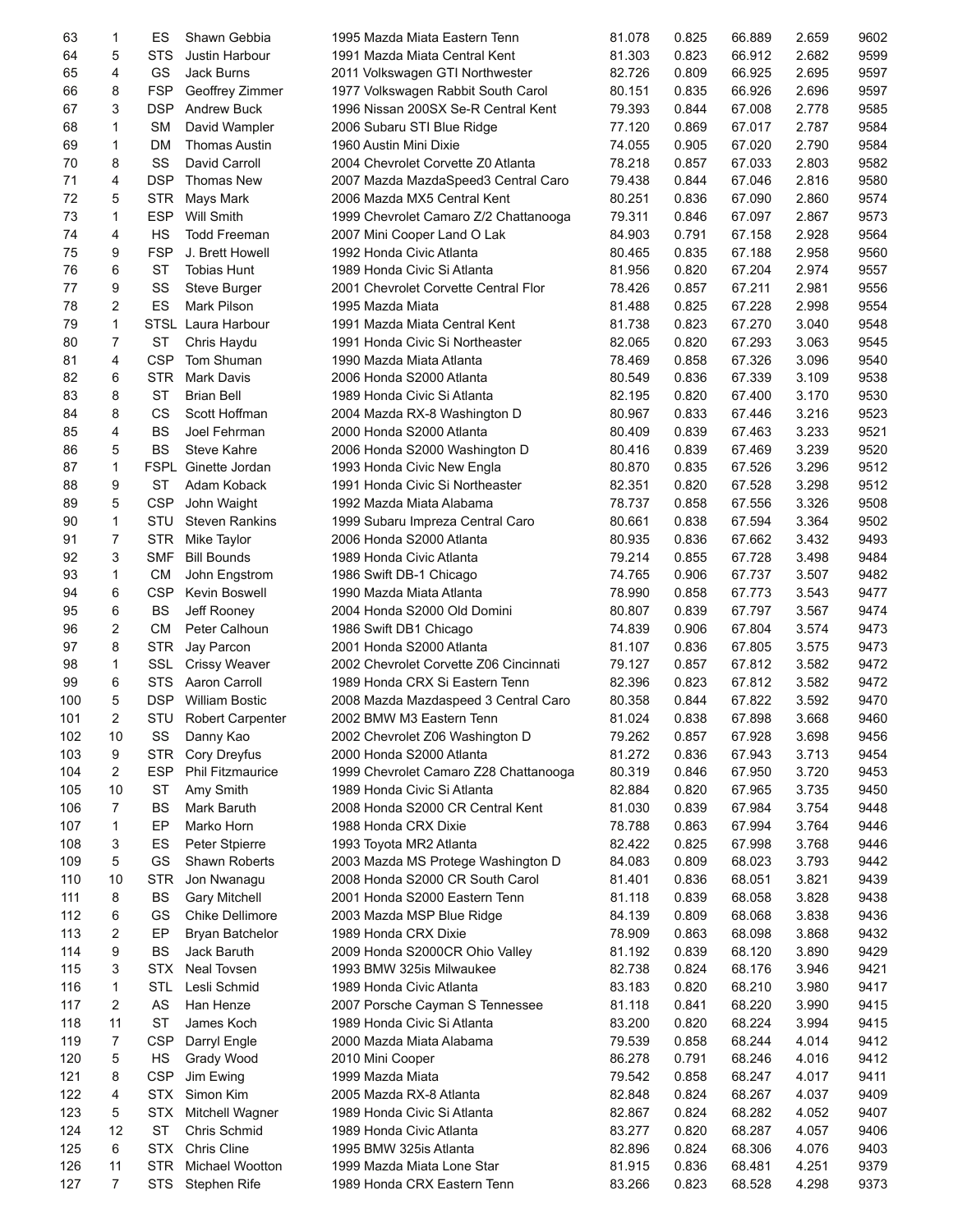| 128        | 7              | STX.       | <b>Russell Lewis</b>    | 1997 BMW 328is Atlanta                                               | 83.247           | 0.824          | 68.596           | 4.366          | 9364         |
|------------|----------------|------------|-------------------------|----------------------------------------------------------------------|------------------|----------------|------------------|----------------|--------------|
| 129        | 13             | ST         | Ken Gresham             | 1989 Honda Civic SI Atlanta                                          | 83.714           | 0.820          | 68.645           | 4.415          | 9357         |
| 130        | 11             | SS         | Jeff Schmidt            | 2002 Chevrolet Corvette Z06 Old Domini                               | 80.144           | 0.857          | 68.683           | 4.453          | 9352         |
| 131        | 8              | <b>STS</b> | Justin Wingfield        | 1991 Honda CRX Si Chattanooga                                        | 83.464           | 0.823          | 68.691           | 4.461          | 9351         |
| 132        | 3              | STU        | Karen Kraus             | 2005 Subaru Impreza WRX S Blue Ridge                                 | 82.022           | 0.838          | 68.734           | 4.504          | 9345         |
| 133        | 4              | STU        | Joshua Morgan           | 2007 Subaru STI Chattanooga                                          | 82.042           | 0.838          | 68.751           | 4.521          | 9342         |
| 134        | 12             | STR        | <b>Randall Rutledge</b> | 2000 Honda S2000 Atlanta                                             | 82.299           | 0.836          | 68.802           | 4.572          | 9335         |
| 135        | 3              | <b>SSM</b> | Chuck Pyanowski         | 1987 Nissan 300ZX South Carol                                        | 78.637           | 0.875          | 68.807           | 4.577          | 9335         |
| 136        | 5              | STU        | Wayne van Voorhis       | 2000 BMW 3 Series Atlanta                                            | 82.109           | 0.838          | 68.807           | 4.577          | 9335         |
| 137        | 10             | <b>BS</b>  | Keith Davenport         | 2002 Honda S2000 Eastern Tenn                                        | 82.060           | 0.839          | 68.848           | 4.618          | 9329         |
| 138        | 12             | SS         | <b>Michael Merrill</b>  | 2004 Chevrolet Corvette Z0 Atlanta                                   | 80.358           | 0.857          | 68.867           | 4.637          | 9327         |
| 139        | 9              | <b>STS</b> | <b>Scotty Dobler</b>    | 1993 Mazda Miata Chattanooga                                         | 83.776           | 0.823          | 68.948           | 4.718          | 9316         |
| 140        | 8              | <b>STX</b> | Ryan Zupancic           | 2008 Mazda RX-8 Central Kent                                         | 83.683           | 0.824          | 68.955           | 4.725          | 9315         |
| 141        | 13             | <b>STR</b> | Jeremy Dibble           | 2007 Honda S2000 Atlanta                                             | 82.491           | 0.836          | 68.962           | 4.732          | 9314         |
| 142        | 9              | <b>STX</b> | Don Morgan              | 2008 Mazda RX-8 Central Kent                                         | 83.698           | 0.824          | 68.967           | 4.737          | 9313         |
| 143        | 10             | <b>STS</b> | <b>Chris Shute</b>      | 1988 Toyota MR2 Atlanta                                              | 83.828           | 0.823          | 68.990           | 4.760          | 9310         |
| 144        | 9              | <b>CS</b>  | Raul Pena               | 2000 Porsche Boxster Northern Ne                                     | 82.931           | 0.833          | 69.082           | 4.852          | 9298         |
| 145        | 6              | STU        |                         | 2002 BMW M3                                                          |                  | 0.838          |                  | 4.866          | 9296         |
|            |                |            | Brian Flanagan          | 1991 Mazda Miata Atlanta                                             | 82.453           |                | 69.096           |                | 9284         |
| 146        | 11             | STS        | <b>Adrian Wells</b>     |                                                                      | 84.063           | 0.823          | 69.184           | 4.954          |              |
| 147        | 2              | <b>DM</b>  | <b>Chuck Meyers</b>     | 1990 Caterham Seven North Carol                                      | 76.451           | 0.905          | 69.188           | 4.958          | 9283         |
| 148        | $\mathbf{1}$   |            | F125 Jason Vehige       | 2005 Vanspeed Sirio Southern We                                      | 72.743           | 0.952          | 69.251           | 5.021          | 9275         |
| 149        | $\mathbf{1}$   |            | CSPL Tara Johns         | 1999 Mazda Miata Tennessee                                           | 80.727           | 0.858          | 69.264           | 5.034          | 9273         |
| 150        | $\overline{7}$ | STU        | <b>Marc Griswold</b>    | 2007 Subaru STI Atlanta                                              | 82.661           | 0.838          | 69.270           | 5.040          | 9272         |
| 151        | 3              | DS         | Romesh Canekeratne      | 2009 Chevy Colbalt SS Gulf Coast                                     | 84.873           | 0.817          | 69.341           | 5.111          | 9263         |
| 152        | 10             | <b>STX</b> | <b>Randall Prince</b>   | 1997 BMW 328is Atlanta                                               | 84.162           | 0.824          | 69.349           | 5.119          | 9262         |
| 153        | 14             | <b>STR</b> | Meredith Najewicz       | 2001 Honda S2000 Atlanta                                             | 83.220           | 0.836          | 69.572           | 5.342          | 9232         |
| 154        | 8              | STU        | James Whittaker         | 2005 Subaru WRX STi Atlanta                                          | 83.033           | 0.838          | 69.582           | 5.352          | 9231         |
| 155        | 9              | <b>STU</b> | AJ Parcon               | 2006 Mitsubishi Lancer EV Atlanta                                    | 83.125           | 0.838          | 69.659           | 5.429          | 9221         |
| 156        | 11             | STX        | Mark Strong             | 2009 Mazda RX-8 Tennessee V                                          | 84.607           | 0.824          | 69.716           | 5.486          | 9213         |
| 157        | 2              | <b>SSL</b> | Roberta Wetzel          | 2007 Chevrolet Corvette Gulf Coast                                   | 81.357           | 0.857          | 69.723           | 5.493          | 9212         |
| 158        | 2              |            | STSL Lin Raby           | 1990 Mazda Miata Eastern Tenn                                        | 84.745           | 0.823          | 69.745           | 5.515          | 9209         |
| 159        | 3              | <b>SSL</b> | Joan Clark              | 2001 Chevrolet Corvette Central Flor                                 | 81.416           | 0.857          | 69.774           | 5.544          | 9205         |
| 160        | 10             | STU        | <b>Brian Cembor</b>     | 1997 BMW 328is Atlanta                                               | 83.266           | 0.838          | 69.777           | 5.547          | 9205         |
| 161        | 2              | FS         | James Robinson          | 2011 Ford Mustang Old Domini                                         | 84.395           | 0.827          | 69.795           | 5.565          | 9203         |
| 162        | 12             | <b>STS</b> | Roberto Cornejo         | 1989 Honda CRX Atlanta                                               | 84.886           | 0.823          | 69.861           | 5.631          | 9194         |
| 163        | 4              | DS         | Gwen Baake              | 1997 Acura Integra North Carol                                       | 85.662           | 0.817          | 69.986           | 5.756          | 9178         |
| 164        | 5              | DS         | Mark Canekeratne        | 2009 Chevy Coballt SS Gulf Coast                                     | 85.664           | 0.817          | 69.987           | 5.757          | 9177         |
| 165        | $\mathbf{1}$   | EM         | <b>Garrett Molzer</b>   | 2000 Honda Frankenstook South Carol                                  | 76.946           | 0.910          | 70.021           | 5.791          | 9173         |
| 166        | 11             | STU        | <b>Cory Simmons</b>     | 2007 Subaru WRX STI Chattanooga                                      | 83.640           | 0.838          | 70.090           | 5.860          | 9164         |
| 167        | 12             | STU        | <b>Greg Pressley</b>    | 2004 Subaru STI Central Caro                                         | 83.716           | 0.838          | 70.154           | 5.924          | 9156         |
| 168        | 15             | <b>STR</b> | <b>Matt Feeney</b>      | 2008 Mazda mx5 Dixie                                                 | 83.989           | 0.836          | 70.215           | 5.985          | 9148         |
| 169        | 2              |            | FSPL Nikki Edwards      | 1994 Mazda Protege North Carol                                       | 84.272           | 0.835          | 70.367           | 6.137          | 9128         |
| 170        | 16             | STR        | Mike Cavanaugh          | 2007 Mazda MX-5 Tennessee V                                          | 84.290           | 0.836          | 70.466           | 6.236          | 9115         |
| 171        | 17             | STR        | Don Moody               | 2008 Honda S2000 CR South Carol                                      | 84.354           | 0.836          | 70.520           | 6.290          | 9108         |
| 172        | 2              |            | F125 Scott Sawyer       | 2005 Tony Kart Venox Atlanta                                         | 74.118           | 0.952          | 70.560           | 6.330          | 9103         |
| 173        | 18             | <b>STR</b> | Kyung Wootton           | 1999 Mazda Miata Lone Star                                           | 84.418           | 0.836          | 70.573           | 6.343          | 9101         |
| 174        | 13             | <b>STS</b> | Eric Anderson           | 1993 Mazda Miata Tennessee                                           | 85.783           | 0.823          | 70.599           | 6.369          | 9098         |
| 175        | 2              | EM         | Andy Hohl               | 2004 Ford Mustang Cobra St. Louis                                    | 77.608           | 0.910          | 70.623           | 6.393          | 9095         |
| 176        | 2              |            | <b>CSPL Katie Darby</b> | 1999 Mazda Miata Delta                                               | 82.389           | 0.858          | 70.690           | 6.460          | 9086         |
| 177        | 14             | <b>STS</b> | Stephen Ingram          | 1990 Mazda MX-5 Central Caro                                         | 85.936           | 0.823          | 70.725           | 6.495          | 9082         |
| 178        | 1              | <b>ASP</b> | Donna Littlejohn        | 2002 Chevrolet Corvette Z06 South Carol                              | 82.060           | 0.862          | 70.736           | 6.506          | 9080         |
| 179        | 3              |            | FSPL Andrea Feay        |                                                                      | 84.733           | 0.835          | 70.752           | 6.522          | 9078         |
|            | 3              |            |                         | 1977 Volkswagen Rabbit Central Caro                                  |                  |                |                  |                |              |
| 180<br>181 | 3              | EM         | F125 Kevin Burch        | 2005 Vanspeed Sirio Tennessee<br>2000 Honda Frankenstook South Carol | 74.336<br>77.798 | 0.952<br>0.910 | 70.768<br>70.796 | 6.538<br>6.566 | 9076<br>9073 |
|            |                |            | <b>Bryan Hayes</b>      |                                                                      |                  |                |                  |                |              |
| 182        | 1              | ESL        | Alison Hill             | 1993 Toyota MR2 Atlanta                                              | 85.821           | 0.825          | 70.802           | 6.572          | 9072         |
| 183        | 3              | <b>CP</b>  | Sean Ittner             | 2000 Ford Mustang Atlanta                                            | 82.342           | 0.860          | 70.814           | 6.584          | 9070         |
| 184        | 9              | CSP        | <b>Mikel Brooks</b>     | 1990 Mazda Miata Atlanta                                             | 82.610           | 0.858          | 70.879           | 6.649          | 9062         |
| 185        | 12             | <b>STX</b> | Laraine Wilkinson       | 2005 Subaru Impreza WRX Atlanta                                      | 86.040           | 0.824          | 70.897           | 6.667          | 9060         |
| 186        | 2              | <b>XP</b>  | David Ball              | 1990 Chevrolet Corvette Atlanta                                      | 79.944           | 0.887          | 70.910           | 6.680          | 9058         |
| 187        | $\overline{7}$ | GS         | Taylor Jordan Towns     | 2002 Toyota Celica GT-S Alabama                                      | 87.689           | 0.809          | 70.940           | 6.710          | 9054         |
| 188        | 13             | <b>STX</b> | Randall Wilkinson       | 2005 Subaru Impreza WRX Atlanta                                      | 86.184           | 0.824          | 71.016           | 6.786          | 9044         |
| 189        | 1              |            | DSPL Amy New            | 2007 Mazda MazdaSpeed3 Central Caro                                  | 84.229           | 0.844          | 71.089           | 6.859          | 9035         |
| 190        | 2              | <b>BSP</b> | <b>Stewart Pressly</b>  | 2009 Nissan 370Z Atlanta                                             | 82.839           | 0.859          | 71.159           | 6.929          | 9026         |
| 191        | 4              | SSL        | <b>Holly Schwedler</b>  | 2002 Chevrolet Corvette Washington D                                 | 83.070           | 0.857          | 71.191           | 6.961          | 9022         |
| 192        | 3              | <b>XP</b>  | Filip Kowalewski        | 2005 Lotus Elise SC Atlanta                                          | 80.304           | 0.887          | 71.230           | 7.000          | 9017         |